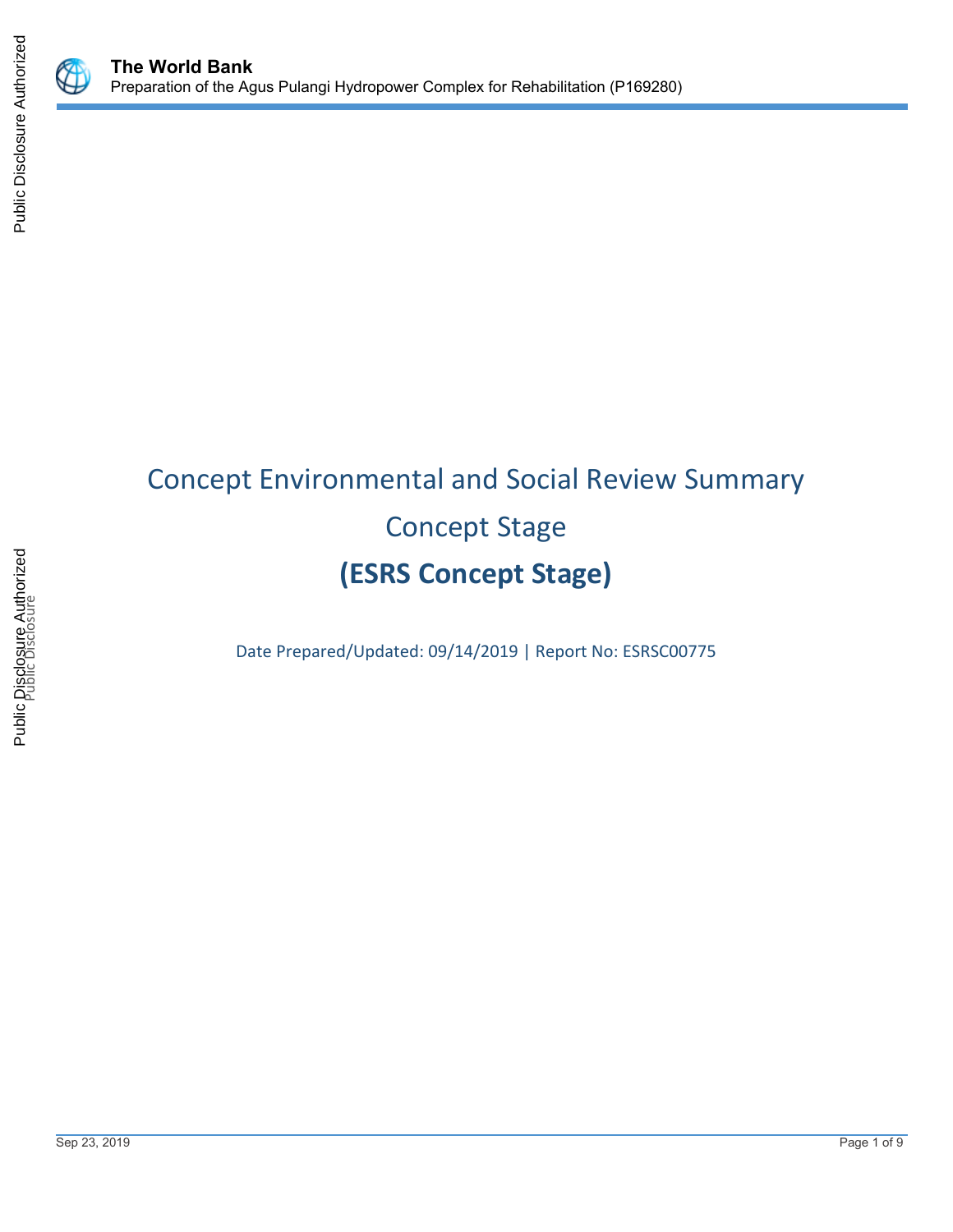

# **BASIC INFORMATION**

#### **A. Basic Project Data**

| Country              | Region                                                                | Project ID                      | Parent Project ID (if any)  |
|----------------------|-----------------------------------------------------------------------|---------------------------------|-----------------------------|
| Philippines          | EAST ASIA AND PACIFIC                                                 | P169280                         |                             |
| Project Name         | Preparation of the Agus Pulangi Hydropower Complex for Rehabilitation |                                 |                             |
| Practice Area (Lead) | Financing Instrument                                                  | <b>Estimated Appraisal Date</b> | <b>Estimated Board Date</b> |
| Energy & Extractives | <b>Investment Project</b><br>Financing                                |                                 | 7/31/2019                   |
| Borrower(s)          | Implementing Agency(ies)                                              |                                 |                             |

#### Proposed Development Objective(s)

The development objective of this activity is to support the National Power Corporation in preparing the Agus-Pulangi Hydropower Complex for rehabilitation, including feasibility study, tender design, technical specifications and bidding documents. Subject to availability of funds, the project could also finance additional activities in support of preparation of APHC rehabilitation.

| <b>Financing (in USD Million)</b> | Amount |
|-----------------------------------|--------|
| <b>Total Project Cost</b>         | 0.70   |

# **B. Is the project being prepared in a Situation of Urgent Need of Assistance or Capacity Constraints, as per Bank IPF Policy, para. 12?**

No

# **C. Summary Description of Proposed Project [including overview of Country, Sectoral & Institutional Contexts and Relationship to CPF]**

This activity will support the National Power Corporation in preparing the Agus-Pulangi Hydropower Complex for rehabilitation, including feasibility study, tender design, technical specifications and bidding documents. Subject to availability of funds, the project could also finance additional activities in support of preparation of APHC rehabilitation.

#### **D. Environmental and Social Overview**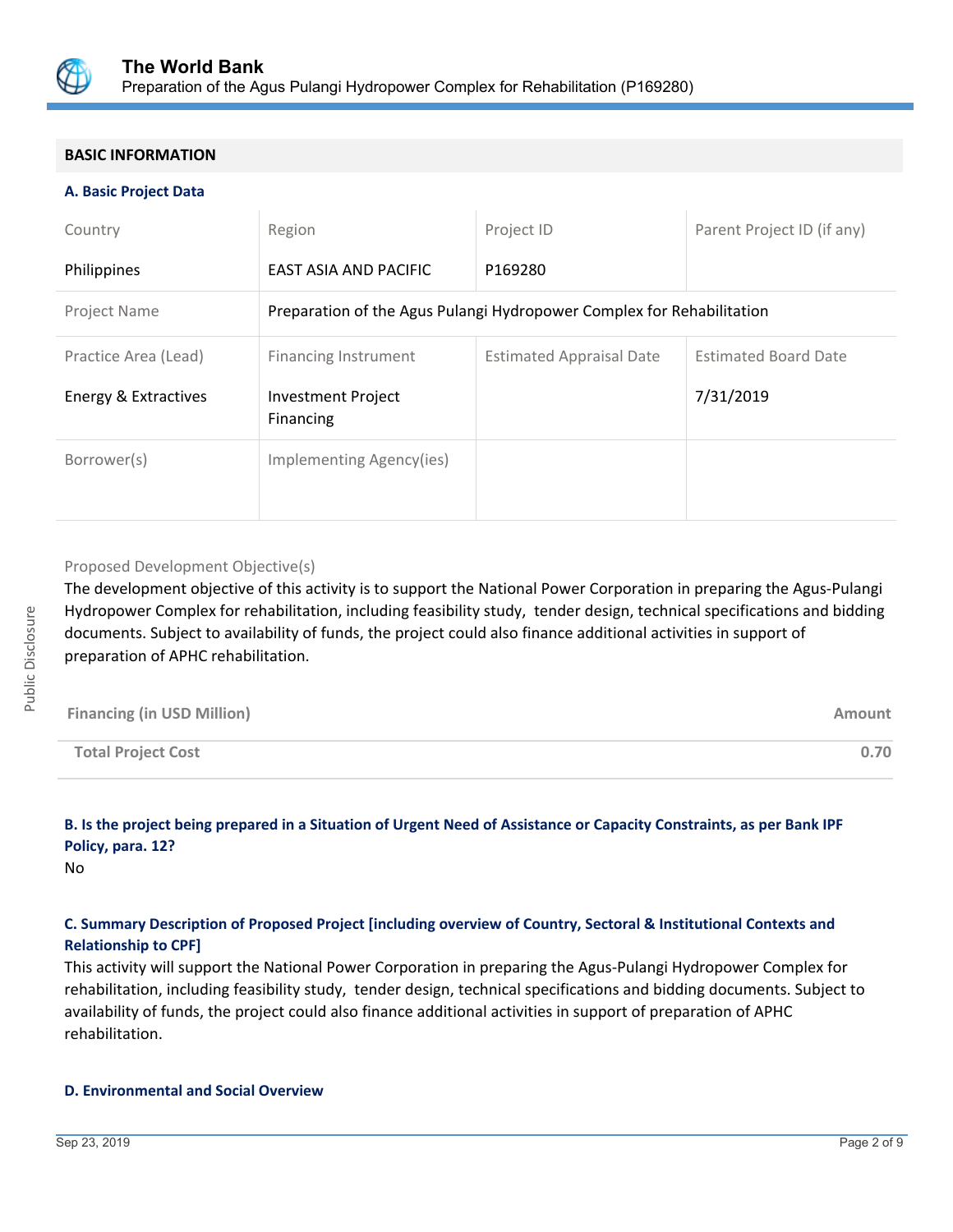

D.1. Project location(s) and salient characteristics relevant to the ES assessment [geographic, environmental, social] The project will support the preparation of a feasibility study, and a tender design and technical specifications for rehabilitation of the seven APHC plants that are located in Mindanao on the Agus river (six plants) and Pulangi river (one plant). The "Pulangi" facilities are located on the Pulangi River near Maramag in Bukidnon province on the island of Mindanao in the Philippines. It uses two reservoirs, produced by damming the Pulangi River, to supply water to a run-of-the-river hydroelectric power plant; the power plant is capable of generating 255 megawatts (342,000 hp) of power. The artificial lake created by the reservoir proper is called the Pulangi Lake or the Maramag Basin. It has a surface area of about 1,985 hectares and a live storage of 67 Million cubic meters. The reservoir and dam is also the main water source for the province of Bukidnon, both for drinking water and for irrigation through the National Irrigation Administration (NIA).

The "Agus Cascade" is composed of 6 hydropower facilities. Agus River flows for 36.5 kilometres (22.7 mi) from Lanao Lake to Iligan Bay, Philippines. It cuts through the provinces of Lanao del Sur and Lanao del Norte. Settlements along the banks of the river include the City of Marawi, the Municipality of Linamon and the City of Iligan. It separates into two channels as it drains to Iligan Bay; one going over the Maria Cristina Falls while the other supplies the Tinago Falls. The river descends for about 2,200 feet (670 m) from its source as it flows for 21 miles (34 km) before draining to the sea. The river is relatively shallow as it is only 4 feet (1.2 m) deep in some areas. The Agus River's watershed spans about 11,320.00 hectares. It has a discharge of about 10 cubic metres per second (350 cu ft/s) and flows from a narrow depression off the northwestern rim of the lake[7] and over a basalt rock formation.

The project location has a complex social context that defines the safeguards risks for the Project: a. Difficulty in securing right of way due to the very complex land issues. The area is known to have many titles are spurious and multiple claimants on lands.

b. Poor local governance. LGU officials have low awareness about and capacity to implement World Bank's Environment and Social Framework.

c. Agus area is conflict-affected. It is a hotbed of Muslim rebellion. Many armed elements exist and operate in the area. Aside from criminal and kidnap for ransom groups, revolutionary groups such as the MNLF, MILF and the Maute group (ISIS-affiliated) operate in the area.

d. The ARMM/Bangsamoro context. The Moros have long been complaining about their rightful share from the utilization of Lanao lake and Agus River. They claim these are part of their patrimony and ancestral domain. e. IP issues may arise depending on related or associated activities in Pulangi-Bukidnon area. There is a history of resistance by IP and CSO groups against dam construction and other projects that would affect the ecosystem of the Pulangi River.

However as the current task of the TA is more on studies and assessment, it is expected that most of the factors described below will not come into play at this stage. However, they would need to be recognized and mainstreamed into project design, e.g. via the TOR for FS and environmental and social instruments. They will also be assessed in detail during implementation to produce a clear picture that allows the design of effective management instruments and processes.

### Relationship to CPF

The proposed TA is linked to the Bank's Country Partnership Strategy (CPS) for the period FY15-18, supporting two pillars: (i) Climate Change, Environment, Disaster Risk Management; and (ii) Rapid, Inclusive & Sustained Economic Growth. The TA will prepare the ground for subsequent investments in rehabilitation and a related increase in power generation from clean hydropower energy. Additional hydropower generation would substitute coal power generation and in thi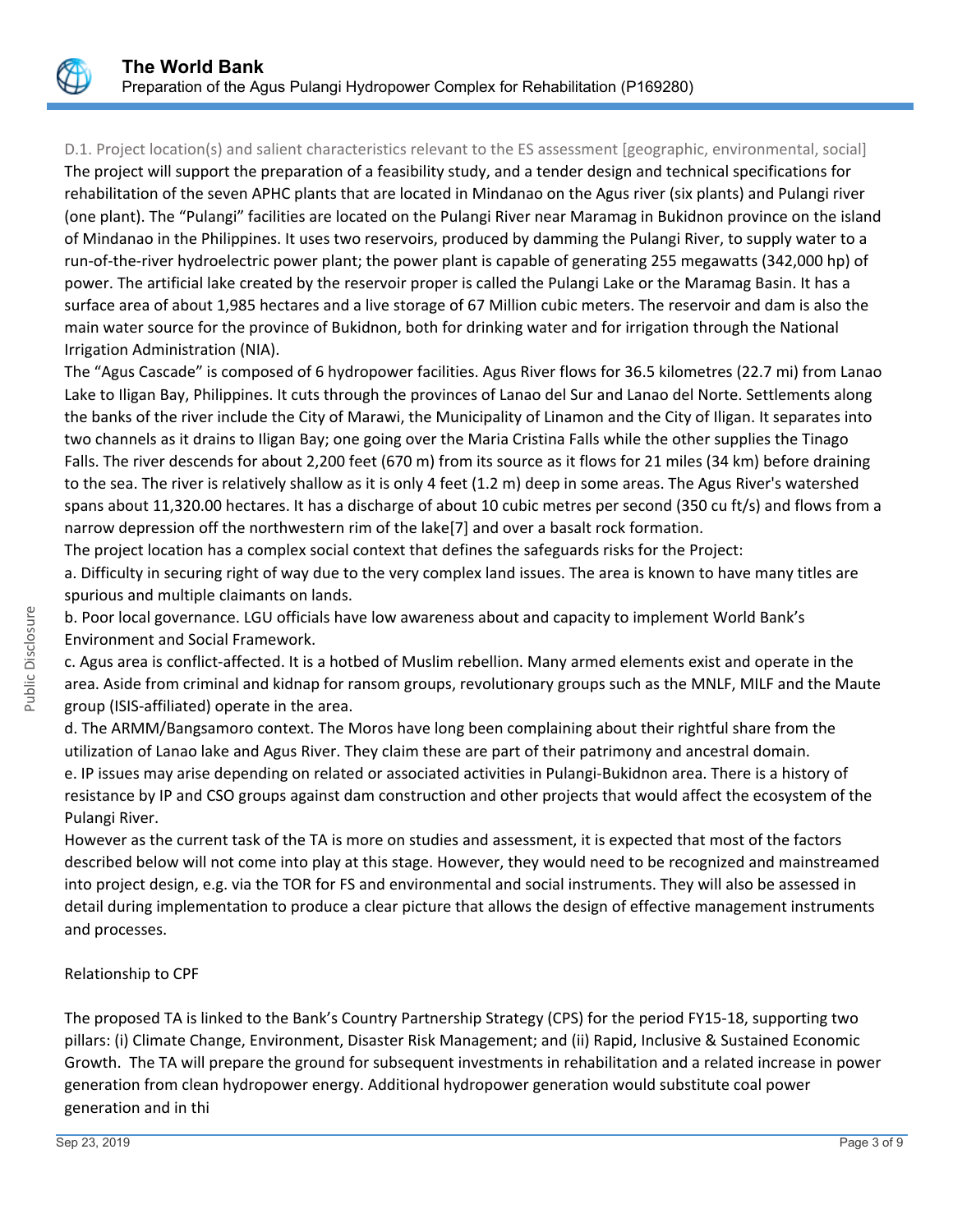

## D. 2. Borrower's Institutional Capacity

The main implementing agency is the National Power Corporation (NPC). NPC has an Environmental Management Department. The Department has a total of 29 staff (24 - technical and 5 - admin) and consists of two sections, (i) EIA and (ii) Monitoring. EIA section is involved in the conduct of EIAs including Social Impact Assessment. When needed the NPC commissions the services of consultants to assist in the conduct of an EIA. The Monitoring Section conducts the regular environmental sampling, environmental audit and also reviews the reports prepared by Pollution Control Officers (PCOs) in each NPC-managed facility. Aside from the EMD, NPC also has a Watershed Management Department that is in-charge of land use permits, tree planting and other watershed conservation activities. This unit is fully capable of ensuring that environmental and social risks of its projects are properly managed, based on requirements of the national environmental and social regulatory framework. NPC has not had any engagement with the World Bank. For this reason, familiarity with World Bank Environmental and Social Framework is low. There is good potential to capacitate and familiarize the environmental unit of NPC with the ESF requirements of the World Bank. A training and capacity building plan will be implemented as part of the project activities aimed at familiarizing the NPC with the requirements of the ESF.

# **II. SCREENING OF POTENTIAL ENVIRONMENTAL AND SOCIAL (ES) RISKS AND IMPACTS**

# **A. Environmental and Social Risk Classification (ESRC) Substantial Substantial Substantial Substantial Substantial**

### **Environmental Risk Rating Substantial Substantial Substantial Substantial Substantial Substantial Substantial Substantial Substantial Substantial Substantial Substantial Substantial Substantial Substantial Substantial Sub**

The Environmental Risk Rating for the proposed project is Substantial. The TA activities do not themselves have direct adverse environmental or social impacts. Nevertheless, the outcomes of this TA support may have important environmental and social implications going forward, if subsequently implemented by the government. The project will finance feasibility study, tender design and technical specifications for rehabilitation of APHC. An Environmental and Social Impact Assessment (ESIA) will be carried out simultaneous with the Feasibility Study. The government has committed to carrying out an ESIA and will carry out the ESIA througha grant from AFD. AFD has agreed to use and comply with the WB Environmental and Social Framework. AFD has agreed that the ESIA process and outputs will be jointly approved by AFD and the WB. The ESIA will inform the options selection and alternatives study in the FS. The following risks broken donw by category, have been identified at this point.

(i) Baseline sensitivity. Based on the technical options of the FS, the typology of the project activity may have substantial civil works (option 3). If limited to option 1 and 2, the risks are moderate and easily mitigated i.e. repair of and optimization of electromechanical equipment. It is important to note here that the project will not include the construction of large dam weirs. The hydrodams structures are existing and will not be modified in any way. The project area is located in a mix of pristine forest areas and modified landscapes. Habitat fragmentation will not be a direct or indirect impact of this project.

(ii) Project impacts. The nature and magnitude of the potential ES risks and impacts directly due to project activities and future investments are substantial at this stage. The high risk rating is also due to the uncertainty of the eventual options to be selected. The technical options for the rehabilitation are still to be determined. Option 1 and 2 have very little physical impact on the environment since these will not involve any civil works construction. Option 3 may include civil works related to the flood control measures and the need to increase water availability to the dams. The exact nature of these investments are still to be finalized.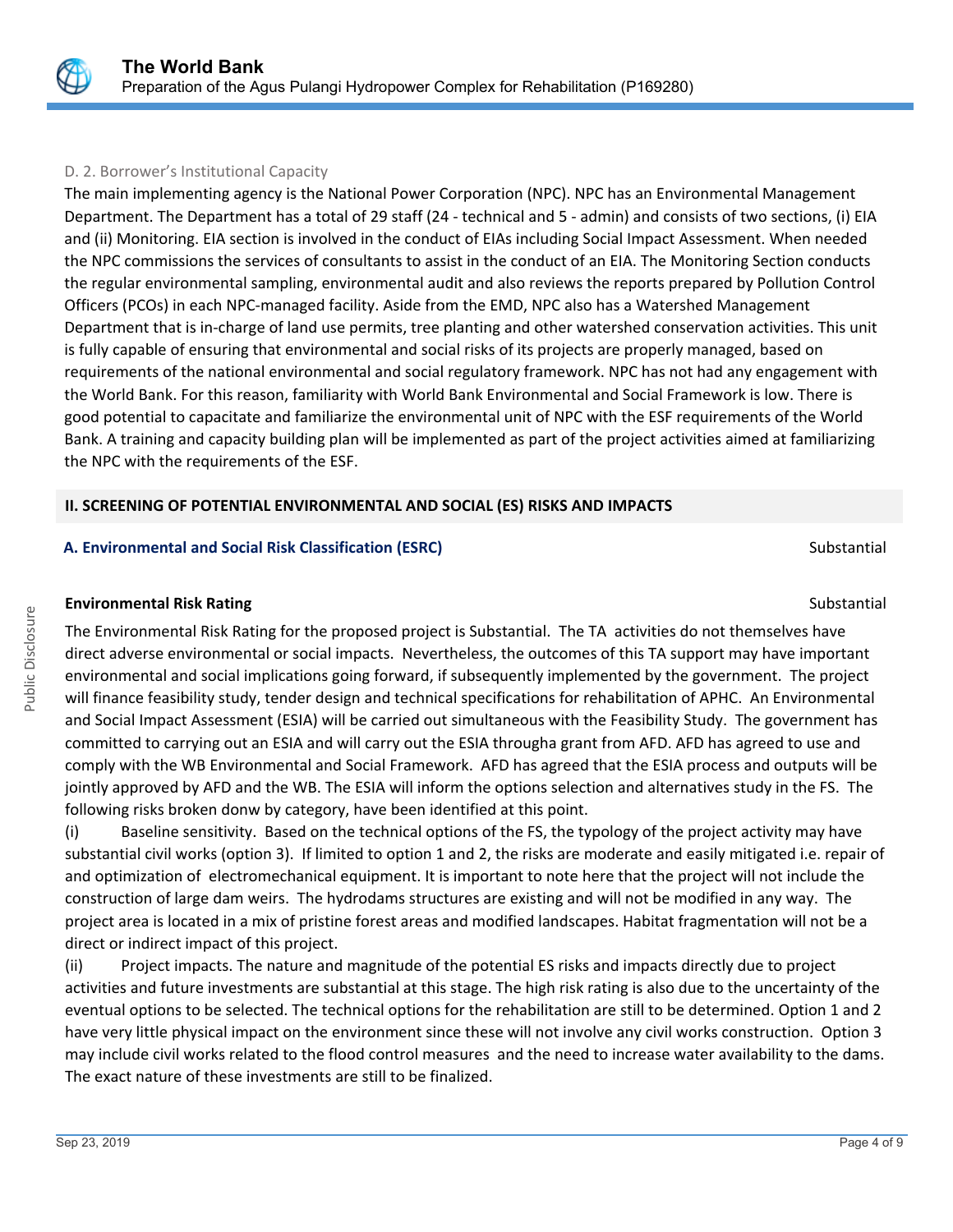

(iii) Client capacity and engagement. Risks related to the capacity and commitment of the NPC to manage risks and impacts is moderate, given the adequate staffing and well established Environmental Department of the NPC. This department is very familiar with the Agus-Pulangi area and its inherent risks. Future impacts as a result of implementing the FS and proposed design will be covered in the ESIA.

(iv) External risks. The project area is part of the conflict area within the Mindanao region. The sity of Marawi, the epicenter of the confilct is along Lake Lanao in the upstream area of the project site. Risks related to FCV may be considered substantial.

Given this context, the team will continue to assess the risks, which could be upgraded to High, particularly if the FS and ESIA findings would support (future) rehabilitation activities which would require land acquisition, impacts IPs and/or involve access restrictions.

# **Social Risk Rating Substantial Risk Rating Substantial Risk Rating Substantial Risk Rating Substantial Risk Rating Substantial Risk Rating Substantial Risk Rating Substantial Risk Rating Substantial Risk Rating Substantia**

The social risk rating for the TA is substantial. The physical project site is beset with complex social issues as described above which are not expected to fully come into play for this TA but pose substantial social risks for the rehabilitation. The social risk rating will be reviewed again once the feasibility study has defined the scope of rehabilitation and it will be based on the results of the ESIA to be funded by AFD. The ESIA will involve a thorough social assessment of safeguards risks within an FCV context and will be carried out with the ESF both as a guide and as the standard. It will cover:

i. Occupational health and safety, labor management procedures, labor codes and GBV prevention;

ii. Community health and safety, especially warning and emergency response systems for flood surges and dam failure scenarios; traffic safety, managing security services for the project sites;

iii. Stakeholder analysis for the Pulangi and Agus Rivers focusing on marginalized and vulnerable sectors such as small fisherfolks and farmers and IP groups; capacity assessment of NCIP Region X; and public consultations with CSOs. This will culminate with a Stakeholder Engagement Plan.

iv. Land acquisition and involuntary resettlement and how such impacts will be avoided or mitigated

v. Indigenous Peoples and FPIC in the Pulangi and Agus Rivers considering both the Indigenous Peoples Rights Act (IPRA) and ESS7.

# **B. Environment and Social Standards (ESSs) that Apply to the Activities Being Considered**

**B.1. General Assessment**

**ESS1 Assessment and Management of Environmental and Social Risks and Impacts**

# *Overview of the relevance of the Standard for the Project:*

The main output of the project (TA) is a Feasibility Study and tender design documents. The FS will study alternatives for the rehabilitation of the Agus Pulangi Hydropower Complex (APHC). Each of the technical alternatives will be evaluated regarding their respective technical, economic, environmental and social risks. An Environmental and Social Impact Assessment will be carried out, simultaneous with the FS. FS and ESIA will be developed in an iterative manner and inform each other. This will require clear requirements in both TOR as well as proactive management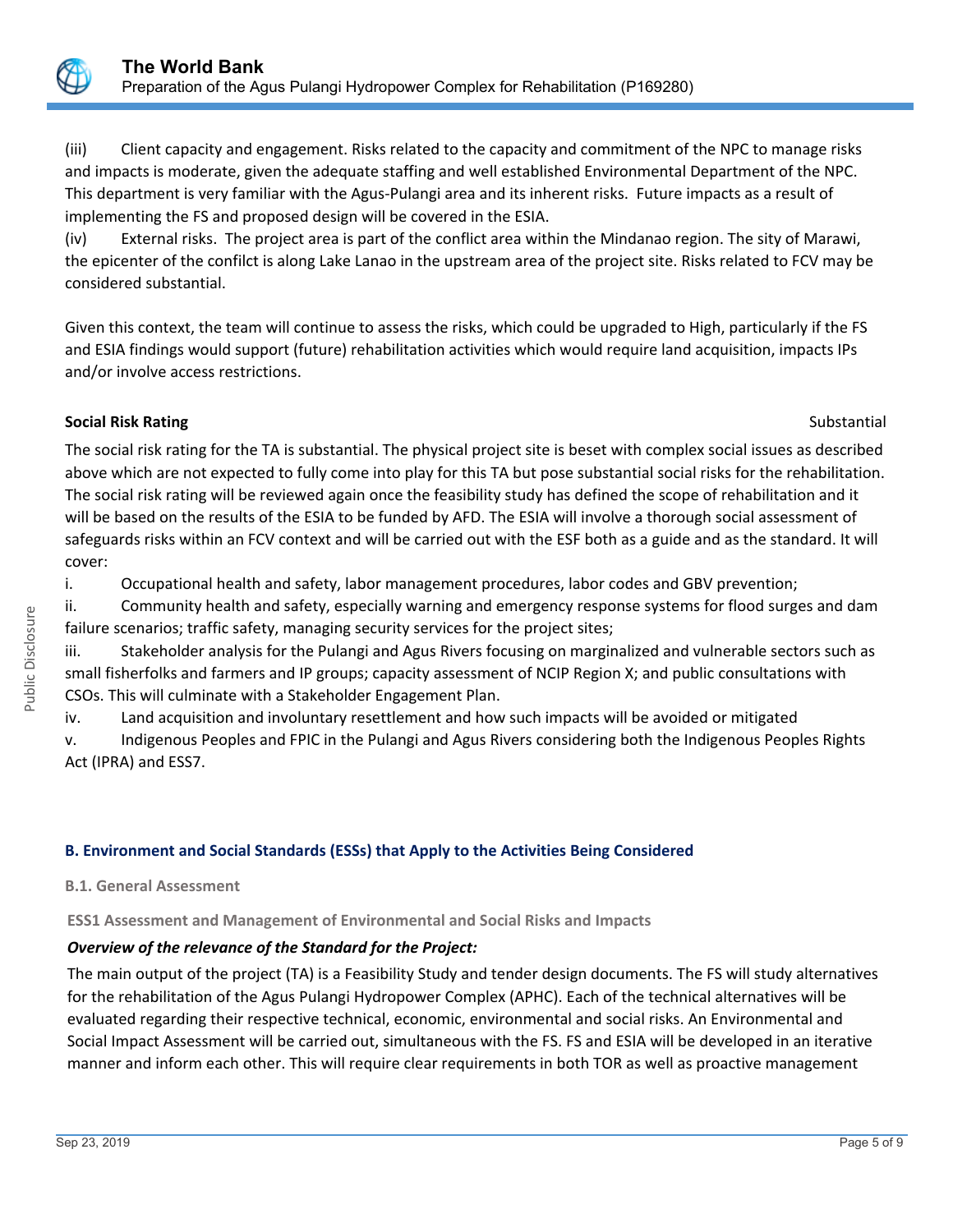

and coordination by the Borrower. Impacts (direct, indirect, cumulative) of each alternative will be assessed and studied in the ESIA. Specifically, the ESIA will cover the following:

• Legacy issues: There is a need to address existing environmental and social liabilities of the 7 plants. The ToR for the ESIA will include environmental and social audits / due diligence assessment to identify environmental and social liabilities and potential legacy issues and propose mitigation/remedial measures for such issues.

- Analysis of alternatives: the ESIA needs to include a comparison of each rehabilitation scheme on technical, economic, environmental and social merits.
- Cumulative impacts: If needed, the ToR will include this assessment following IFC methodology.
- The ESIA will also include a plan on how stakeholders would be engaged during future implementation of the eventual construction

Other safeguards requirements will be determined by the scope of the works defined by the FS. The bidding documents prepared under the TA need to include all relevant restrictions/specifications from ESIA and audits. World Bank will review the TOR for the ESIA and the Final ESIA Report.

# **Areas where "Use of Borrower Framework" is being considered:**

None

# **ESS10 Stakeholder Engagement and Information Disclosure**

A Stakeholder Engagement Plan will be agreed with the NPC at project preparation. The ESIA process will have public consultations as required by local EIA regulations. During preparation, the stakeholder engagement strategy will be developed including communication and dissemination strategy that supports public dialogue on proposed rehabilitation activities of the APHC. It will also put empahsis on Indigenous Peoples, women and other vulnerable groups, and civil society organizations.

### **B.2. Specific Risks and Impacts**

**A brief description of the potential environmental and social risks and impacts relevant to the Project.**

**ESS2 Labor and Working Conditions**

Labor requirements for the technical assistance are limited to management of the consultants to be hired to carry out the FS, tender design. The ESIA will take into account the potential risks associated with the influx of labor required for any resulting rehabilitation works, including occupational health and safety, and labor and camp management requirements for primary suppliers and contractors

### **ESS3 Resource Efficiency and Pollution Prevention and Management**

The conduct of Feasibility Study and Tender Design will not lead to the generation of various forms of pollution such as wastewater, solid wastes, dust, noise, odour, soil erosion, etc. Given the potential reduction of interruption of river flows during rehabilitation works, specific assessments of water availability an potential stress on water resourced will be included into the ES assessments. Some scenarios and activities (e.g. complete reconstruction of dam structure, reservoir dredging or flushing; reservoir re-filling…) are very likely to cause temporary reduction or suspension of flows, and will be described in the ES assessment and management instruments, and inform the FS.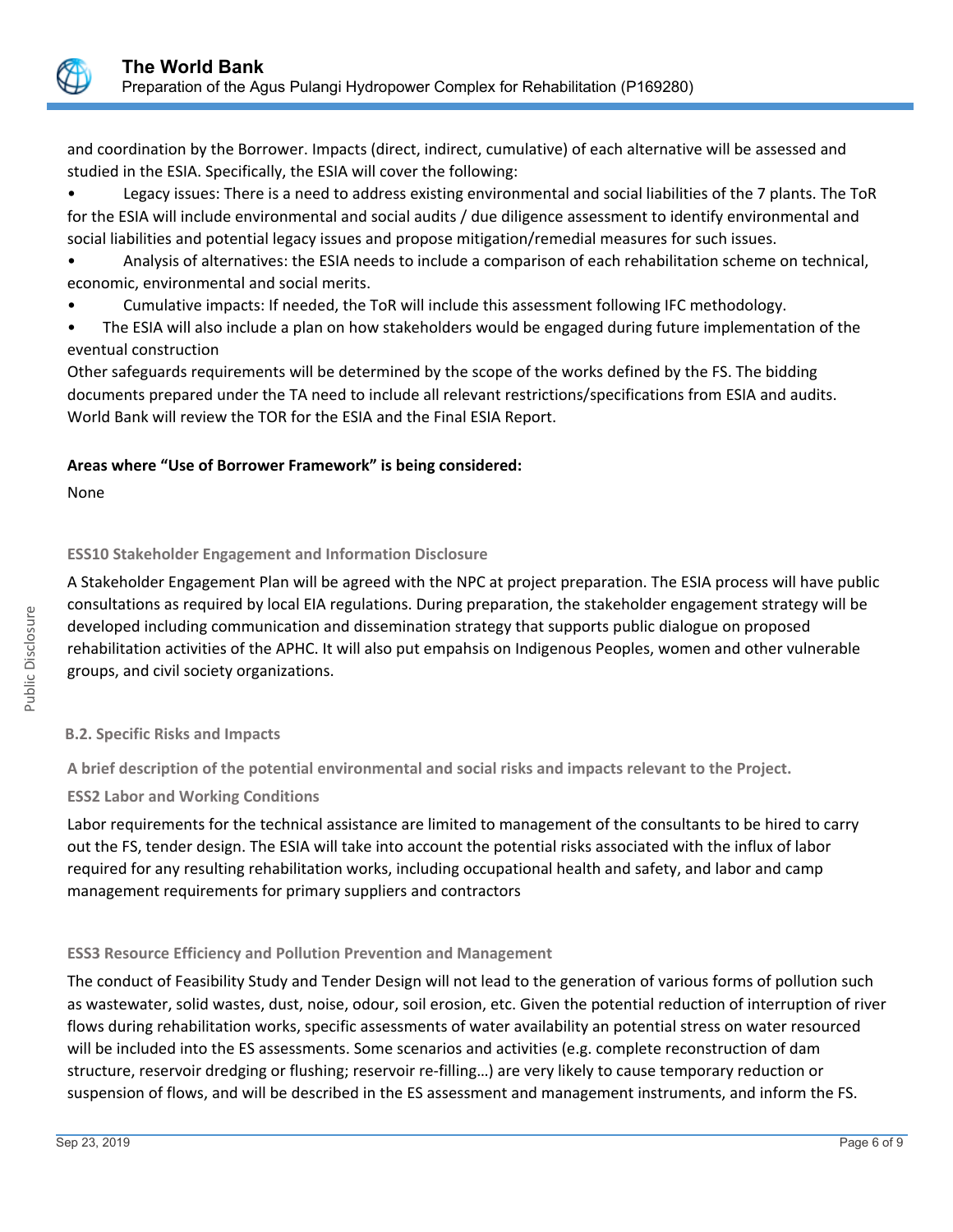

This requirement, in turn, will be reflected in the TOR for these studies. Future investments are also likely to involve these additional risks and impacts, which will be covered by the planned ESIA.

# **ESS4 Community Health and Safety**

Future investments are likely to involve these additional risks and impacts in the form of occupation health and safety risks, which will be covered by the planned ESIA. The conduct of FS and tender designs by the consultant firms, will not lead to any significant impacts on community health and safety. Material effects during project implementation may include significant risks and impacts, such as on water supply, ecosystem services (e.g. fish stocks), or safety, e.g. due to flow fluctuations and sudden water releases. The ESIA will need to take into account impacts related to alternatives proposed including for safety of existing dams. A Community Health and Safety Plan commensurate to needs of the future investment will be prepared.

# **ESS5 Land Acquisition, Restrictions on Land Use and Involuntary Resettlement**

The TA will not result in land acquisition, restrictions on land use, or involuntary resettlement. However, the future investment may result in involuntary resettlement including restrictions to access. If necessary, a Resettlement Framework or Plan and/or a Process Framework will be prepared for the future investment. The ESIA will include environment and social audits to identify potential liabilities and legacy issues concerning land acquisition, resettlement and access restrictions.

# **ESS6 Biodiversity Conservation and Sustainable Management of Living Natural Resources**

Risks and impacts to natural habitats and biodiversity, which will be covered by the planned ESIA. The conduct of FS and tender designs by the consultant firms, will not lead to any significant impacts on Biodiversity or Natural Habitats. During project implementation, the influx of labor and the potential establishment of additional or improved road access may increase illegal hunting or logging and result in additional stress to wildlife. This also may affect ecosystem services to local communities relevant under ESS4. The ESIA will need to take into account impacts related to alternatives proposed.

# **ESS7 Indigenous Peoples/Sub-Saharan African Historically Underserved Traditional Local Communities**

Indigenous Peoples will be involved in the conduct of the ESIA and in consultations and similar activities needed for the feasibility study. The strategy for engagement with IPs during the ESIA and relevant consultations on potential rehabilitation works consistent with the requirements of ESS7 will be thoroughly identified in the Stakeholder Engagement Plan. Basic information on IPs present in the project areas of influence will be determined as part of the due diligence of upcoming missions and these will be further fleshed out during the scoping under the ESIA which will identify the IP groups present in the project area and their population, whether there are any recognized or have claims to ancestral domains, and FPIC agreements for the existing plants. The ESIA will assess potential impacts, risks and benefits particularly for the IPs present in the project area. It will also include environment and social audits to identify potential liabilities and legacy issues concerning IP issues, including whether FPIC agreements (if needed by national law) and benefit sharing arrangements are in place.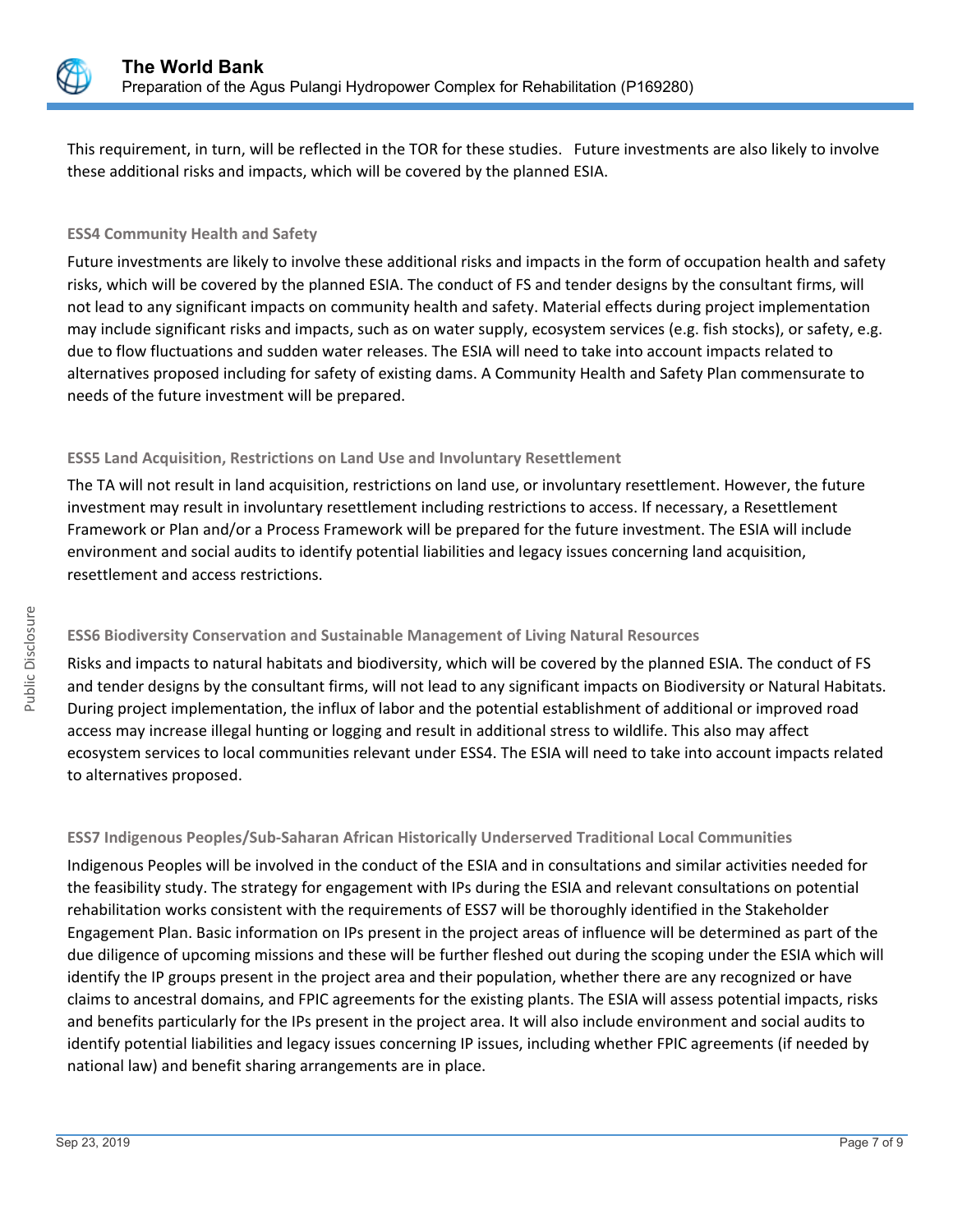

#### **ESS8 Cultural Heritage**

Future investments may involve additional risks and impacts to cultural heritage assets both tangible and intangible, which will be covered by the planned ESIA. The conduct of FS and tender designs by the consultant firms, will not lead to any significant impacts on cultural heritage.

The ESIA will need to take into account impacts on cultural heritage related to alternatives proposed.

#### **ESS9 Financial Intermediaries**

This is not an FI operation.

#### **B.3 Other Relevant Project Risks**

The project is considered to be within a sub-national FCV area. Access to the area is controlled based on security risks. Monitoring and supervision of the project is possible, but with additional security precautions.

| <b>C. Legal Operational Policies that Apply</b>    |     |
|----------------------------------------------------|-----|
| <b>OP 7.50 Projects on International Waterways</b> | No. |
| not relevant                                       |     |
| <b>OP 7.60 Projects in Disputed Areas</b>          | No  |
| not relevant                                       |     |

### **III. WORLD BANK ENVIRONMENTAL AND SOCIAL DUE DILIGENCE**

### **A. Is a common approach being considered?** Yes

#### **Financing Partners**

AFD. A common approach to the implementation of safeguards has been agreed with the AFD. The WB ESF will be used as the main guiding document in the preparation of safeguards instruments and in the eventual implementation of the project. Under this common approach, the AFD will finance the conduct of an ESIA and will seek WB input and approval of the document before finalization.

### **B. Proposed Measures, Actions and Timing (Borrower's commitments)**

#### **Actions to be completed prior to Bank Board Approval:**

Stakeholder Engagement Plan TOR for the Conduct of ESIA

### **Possible issues to be addressed in the Borrower Environmental and Social Commitment Plan (ESCP):**

Completion of Environmental and Social Impact Assessment Implementation of the Stakeholder Engagement Plan Environmental and Social Training of the Environmental Department of NPC